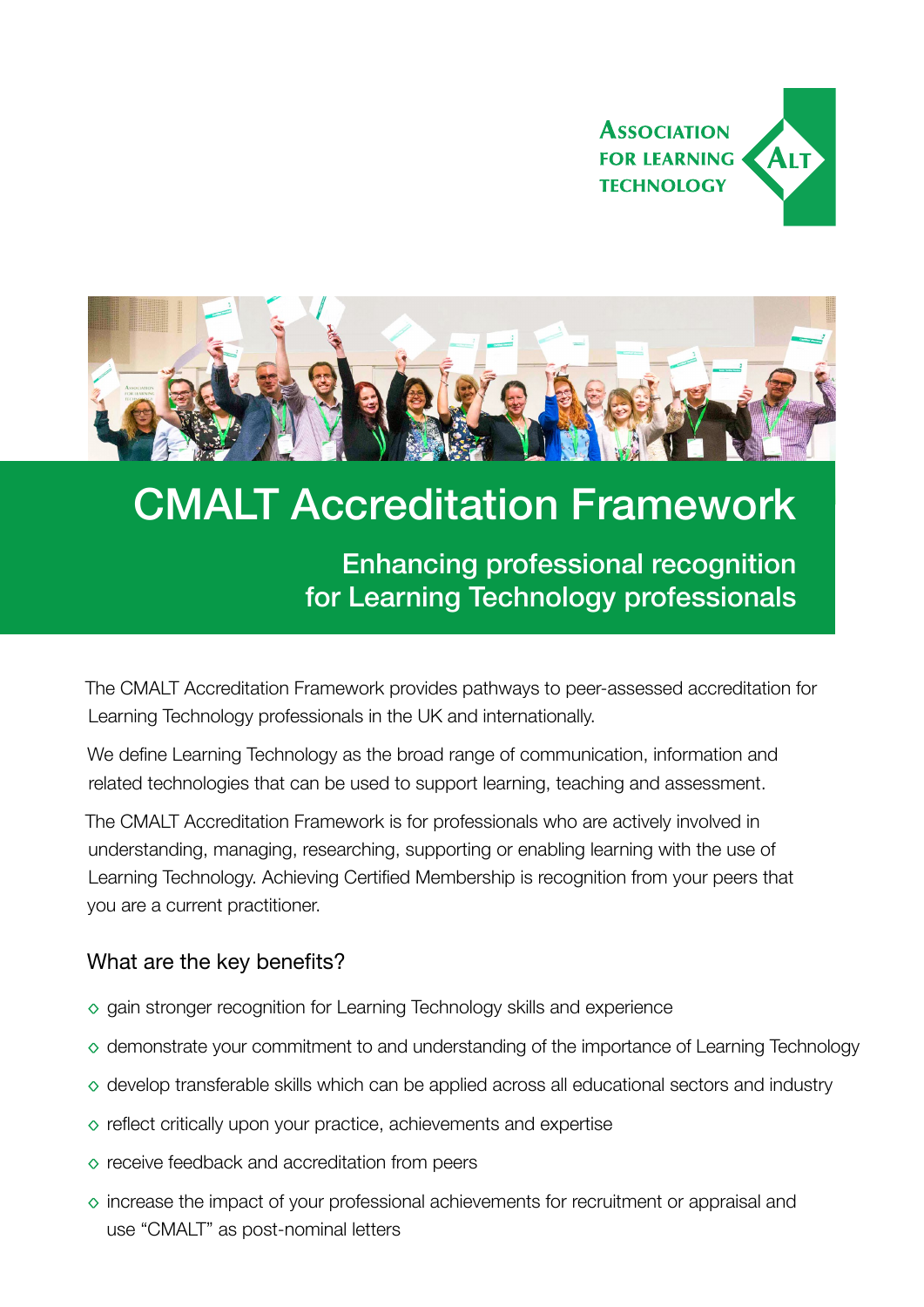# CMALT Accreditation Framework

Candidates for all accreditation pathways demonstrate their competencies by submitting a portfolio that includes a description of their practice, evidence and critical reflection in four core areas.

## Core competencies for all Learning Technology professionals

Candidates have access to a portfolio register, containing examples of accredited portfolios from across sectors which is searchable by job role and specialist area.

#### Advanced area

Required only for the Senior CMALT pathway, this part of the framework is directly related to the core principles. It is similar to a specialist area, but requires you to show how your advanced professional practice addresses each of the core principles.

Examples of advanced areas of practice include:

- ◊ Research in postgraduate distance learning
- ◊ Impact of research in Technology Enhanced Learning
- ◊ Research in Blended Professional Development
- ◊ Promoting equality in Learning Technology
- ◊ Leadership
- ◊ Leadership of CDP programmes
- ◊ Development of research & practice communities
- ◊ Leadership in Learning Technology





The CMALT core principles are at the heart of ALT's work to lead professionalisation for Learning Technology professionals. They are consistent for all accreditation pathways within the CMALT framework and must inform the work presented for accreditation by candidates.

## Senior CMALT advanced areas of practice

In addition to the core and specialist areas, the Senior CMALT portfolio allows you to demonstrate evidence of advanced practice and of management/leadership, strategic, or research expertise.

## CMALT Core Principles



Explore & Understand LEARNIN

Candidates for CMALT and Senior CMALT are required to demonstrate further depth of experience in

additional sections:

2 Learning, teaching and

assessment

a An understanding of your target

learners

3 The Wider Context

b Second legislative area or policy or

standard

Specialist area

This part of the framework allows you to demonstrate evidence of independent practice in one or more specialist areas. This may be unique to you or common across your team, but goes beyond what would be expected of all Learning Technology

professionals.

Examples of topics include specific tools, project management, evaluation, accessibility, inclusion, learner support, research, instructional design, OERs,







management.

## Contextual statement

- 1 Operational Issues
- a An understanding of the constraints and benefits of different technologies
- b Technical knowledge and ability in the use of learning technology
- c Supporting the deployment of
- 2 Learning, teaching and assessment

learning technologies

a An understanding of teaching, learning and/or assessment processes

#### 3 The Wider Context

- a Understanding and engaging with legislation
- 4 Communication and working with others

#### Future plans

All portfolios are required to include a digital declaration confirming that work submitted is the candidate's own and a true record of their achievements.